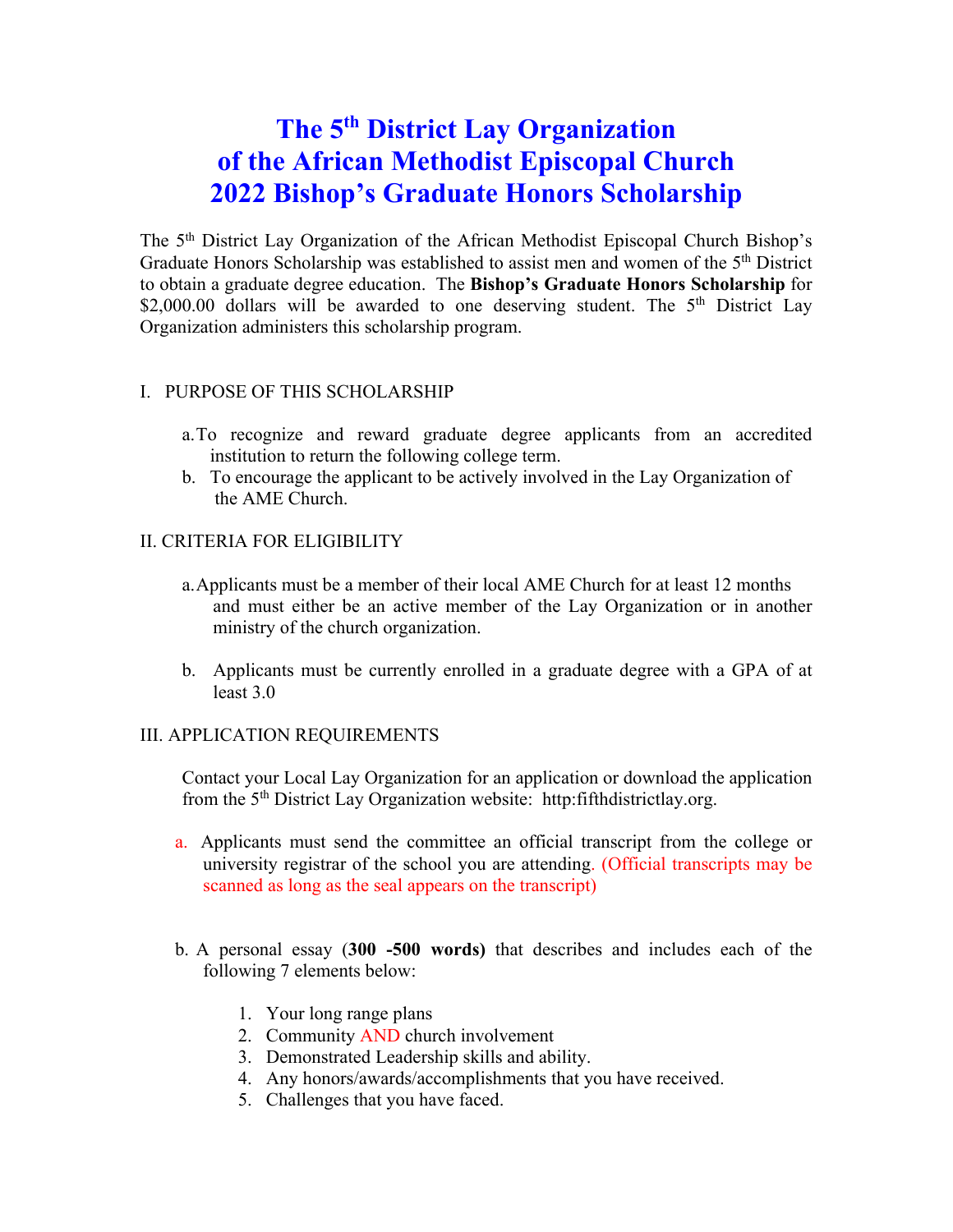- 6. How you responded to your challenge.
- 7. Demonstrated commitment to local church programs and ministries.
- c. Three letters of recommendation: 1. Pastoral staff , 2.Teacher/Counselor 3. Local Lay Organization or other church ministry. LETTERS FROM RELATIVES ARE NOT ACCEPTABLE.
- d. A 5 x 7 color photograph **must** be submitted with the application.
- e. All materials must be postmarked or received electronically by the May 15, 2022 deadline**. NO EXCEPTIONS. Any questions must be directed to the email address fifthdistrictscholarship@yahoo.com in a timely manner PRIOR to the deadline. NO PHONE CALLS PLEASE.**

#### IV. SELECTION PROCESS

 The applicants will be scored by a judging committee comprised of members of 5th District Lay Organization of the African Methodist Episcopal Church. The judges will evaluate eligible students, based on their academic success, church participation, community service and demonstrated leadership.

#### V. AWARD DISTRIBUTION

Two checks in the amount of  $$1,000.00$  will be issued by the  $5<sup>th</sup>$  District Lay Organization of the African Methodist Episcopal Church, in the name of the Bishop's Graduate Honors Scholarship to the selected student. The student will receive distributions at the beginning of the fall and spring semesters. The checks will be awarded after proof of enrollment for each semester. (Adjustments will be made for schools on the quarter system)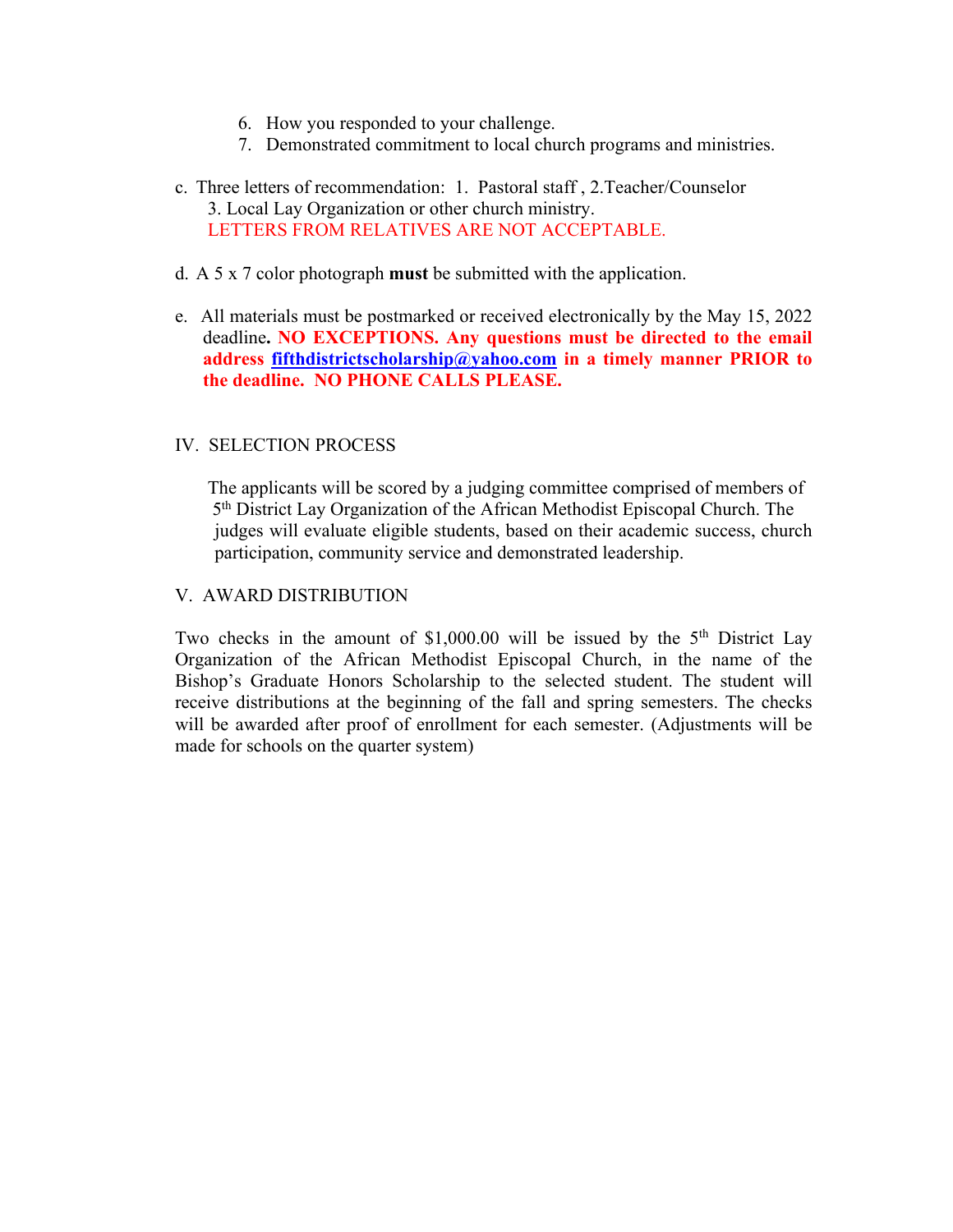#### **The 5th District Lay Organization of the African Methodist Episcopal Church 2022 Bishop's Graduate Honors Scholarship Application**

Application Deadline: **MAY 15, 2022** (See Criteria for Eligibility – (**Please Type**)

### **GENERAL INFORMATION**

| Name<br>phone number | Click here to enter Your Name                           | <b>Phone</b> Click here to enter |  |  |
|----------------------|---------------------------------------------------------|----------------------------------|--|--|
| E-mail               | Click here to enter an email address                    |                                  |  |  |
| Parent Name(s)       | Click here to enter the name(s) of your parent(s)       |                                  |  |  |
| Parent's E-mail      | Click here to enter the email address of your parent(s) |                                  |  |  |
| Address              | Click here to enter your address                        |                                  |  |  |
| City                 | Click here to enter your city                           |                                  |  |  |
| <b>State</b>         | Zip Code                                                |                                  |  |  |

### **COLLEGE INFORMATION**

| College you are attending | Click here to enter the college you are attending |  |  |
|---------------------------|---------------------------------------------------|--|--|
| Your Major/Minor          | Click here to enter your Major/Minor              |  |  |
| College Address           | Click here to enter the address of your college   |  |  |
| City                      | Click here to enter the City                      |  |  |
| <b>State</b>              | Zip Code                                          |  |  |
|                           |                                                   |  |  |

## **Church Information**

| Home Church | <b>Annual Conference</b> |  |
|-------------|--------------------------|--|
|             |                          |  |